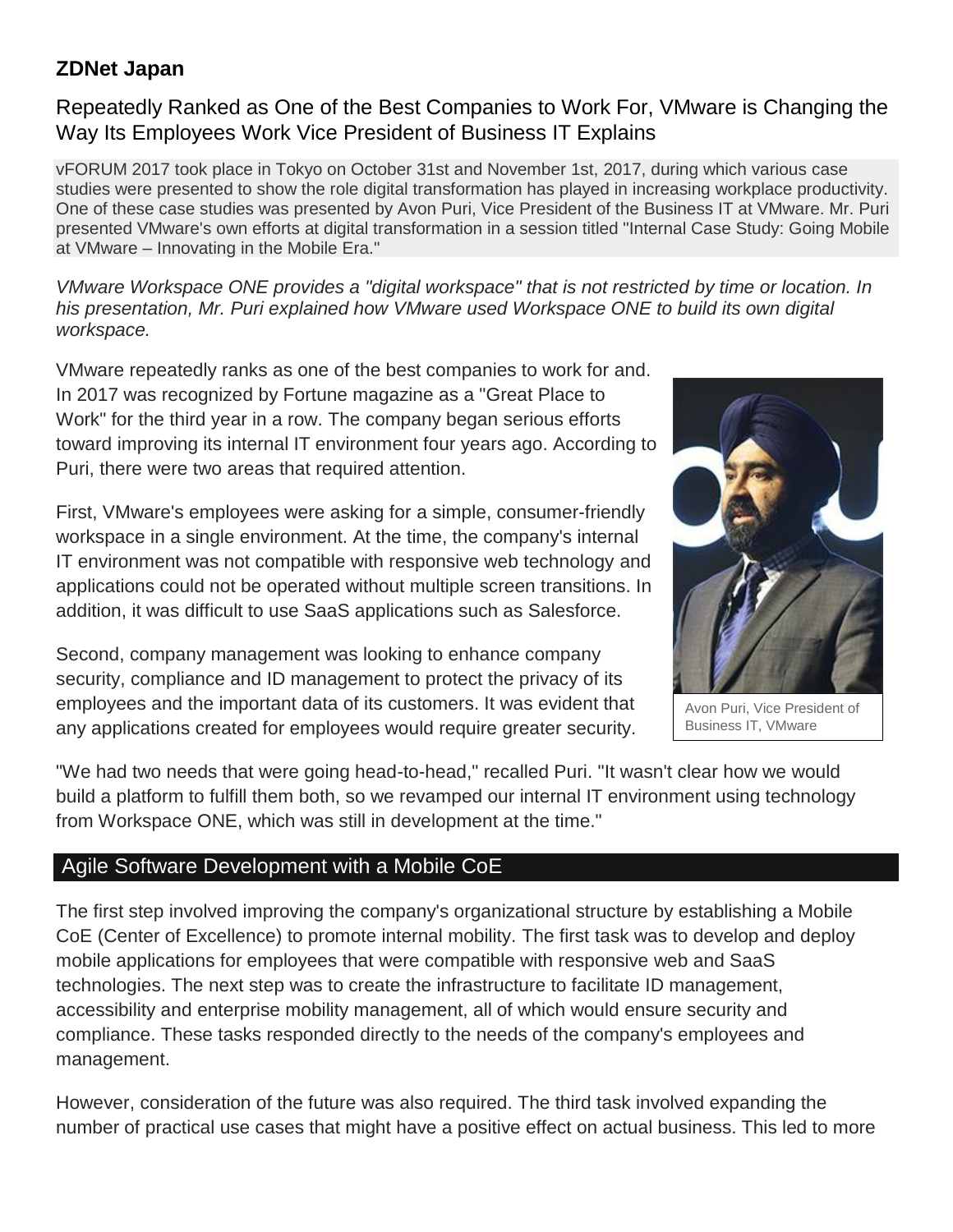use cases capable of contributing to business productivity through practical global support services and analytics.

"A framework for facilitating tasks was created through the work of the CoE," explained Puri. "A framework was built for collecting venture capital investments within the company to facilitate innovative ideas and for establishing cloud-native architecture. Then, we started using agile development and lean startup methodologies to advance initiatives."

#### Efforts toward Incubation and Improving User Experience

Work took place largely in three phases, the focus of which were Incubation, Improving the User Experience and Business Innovation.

The Incubation phase involved the development of applications that focused on increasing web responsiveness and employee productivity. The challenge was figuring out how to manage user authentication and approvals while using various SaaS applications.

"The key lay in AirWatch, a technology we purchased in 2014. AirWatch consolidates management of various devices and when combined with VMware Identity Manager, allows for multi-factor authentication from mobile devices and one-touch access," said Puri.

Mobile applications were developed to increase employee productivity, and allowed users to search for employees with People Search and perform various approval functions with vApprove. Over 50% of the managerial staff use vApprove, making it a catalyst for all CoE tasks. People Search is currently the most widely used app within the company.

The second phase, which revolved around Improving the User Experience, involved the development of a consumer-friendly, simple user interface (UI) and ensuring enterprise-level security. First, a practical, but barebones product was introduced within the company. Then, a series of improvements was made over a period of four weeks.

According to Puri, "Development and operations were carried out through the transition to a joint DevOps team. Neither department needed to wait for instructions from the other and this accelerated development. Also, because we were giving users an application that was developed to suit their needs, we avoided investing in an application that might not be used."

This lead to the development of applications such as the sales-oriented Sales Pulse and partneroriented Partner Pulse.

#### Accelerating Business Innovation

The CoE is currently in its third phrase and the team is tackling the issue of Business Innovation. This involves improving upon the functions of the applications that have been created, developing new applications and deploying applications throughout the company.

Sales Pulse is an application that allows users to quickly view sales data on their dashboards with real-time updates. Previously, it took 24 hours of batch processing to move business data from the core system to a data warehouse and another 24 hours to see this reflected in the dashboard.